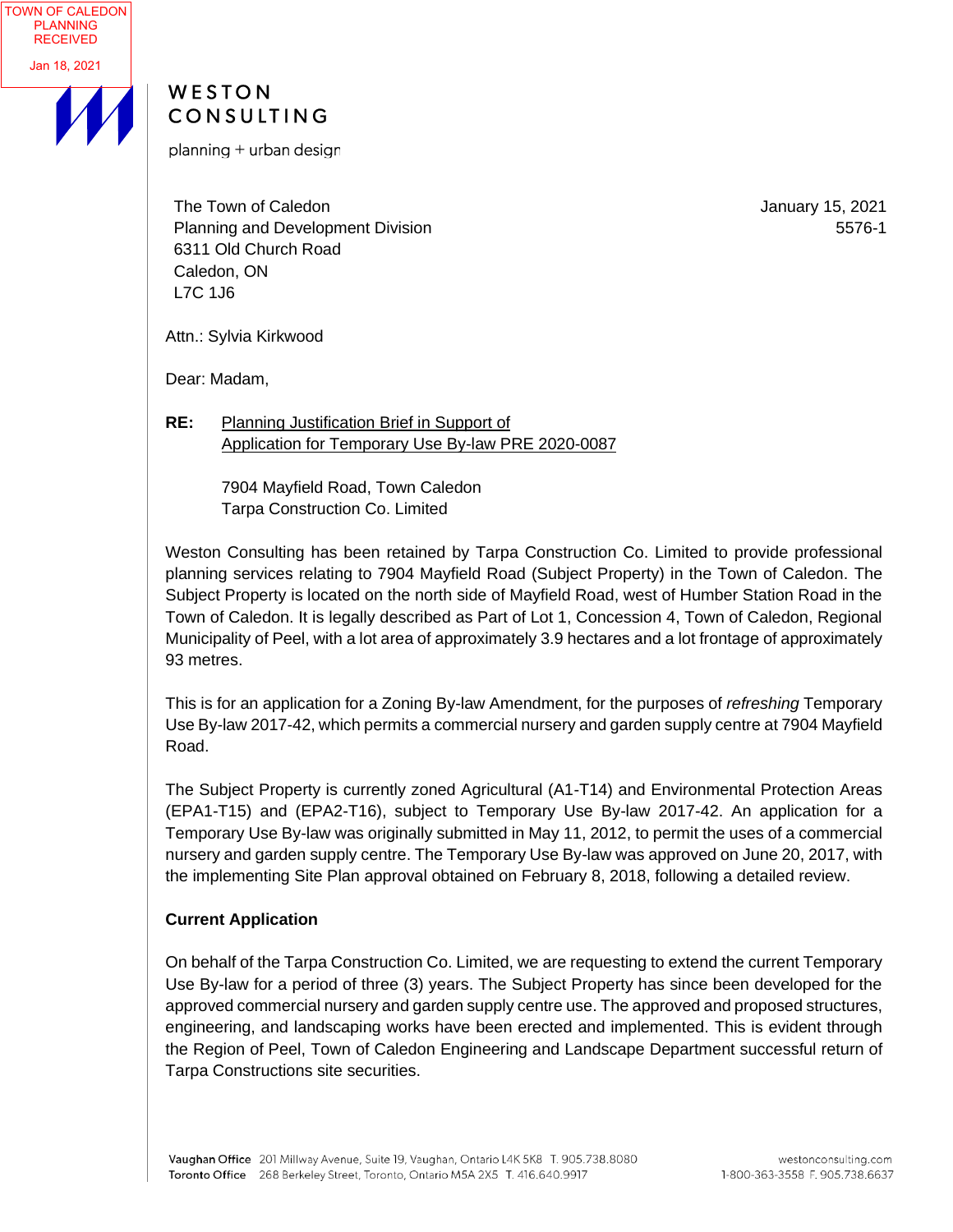Since the planning approvals of these lands, no fundamental site changes/ alterations have occurred. The previously submitted/ approved plans and technical studies remain relevant and applicable to this application. The Subject Property have been developed for the approved commercial nursery and garden supply centre use. The approved structures, landscaping, grading, and land conveyances have since been erected and implemented.

### **Planning Analysis**

*Provincial Policy Statement 2020 and A Place to Grow: Growth Plan for the Greater Golden Horseshoe 2020*

The Province of Ontario recently updated the Provincial Policy Statement (PPS) and Growth Plan for the Greater Golden Horseshoe (Growth Plan) in 2020. From the time when the previous application was approved in 2017 both policy documents have been updated. The proposed continues to conform to the latest policy documents.

### *Provincial Policy Statement 2020*

The continued use of the Subject Property as a commercial nursery and garden supply centre is compatible with following policies:

*1.7.1 "Long-term economic prosperity should be supported by:*

- *a) Promoting opportunities for economic development and community investment-readiness;*
- *i) Sustaining and enhancing the viability of agricultural system through protecting agricultural resources, minimizing land use conflicts, providing opportunities to support local food, and maintaining and improving the agri-food network."*

The Subject Property operates as a commercial nursery and garden supply centre which directly supports the economic prosperity of the Province which is identified as a priority in the PPS. Further, as the nature of the business retail products that directly support the *agriculture system,* the operation of the Subject Property as existing, serves to promote agricultural uses and normal farm practices. Garden supply centres and retail nurseries represent an important sector of the agricultural industry in that they support active agricultural production which allows for the production of value-added products. With the continued use of the Subject Property supporting the Province's *agricultural system,* the opportunity for land use conflicts is eliminated.

*2.3.3.1 "In prime agricultural areas, permitted uses and activities are: agricultural uses, agriculturerelated uses and on-farm diversified uses. Proposed agriculture-related uses and on-farm diversified uses shall be compatible with, and shall not hinder, surrounding agricultural operations. Criteria for these uses may be based on guidelines developed by the Province or municipal approaches, as set out in municipal planning documents, which achieve the same objective;"*

The Subject Property is located within the *Prime Agricultural Area*, where permitted uses and activities are intended to be used for *agricultural uses*, *agriculture-related uses* and *on-farm*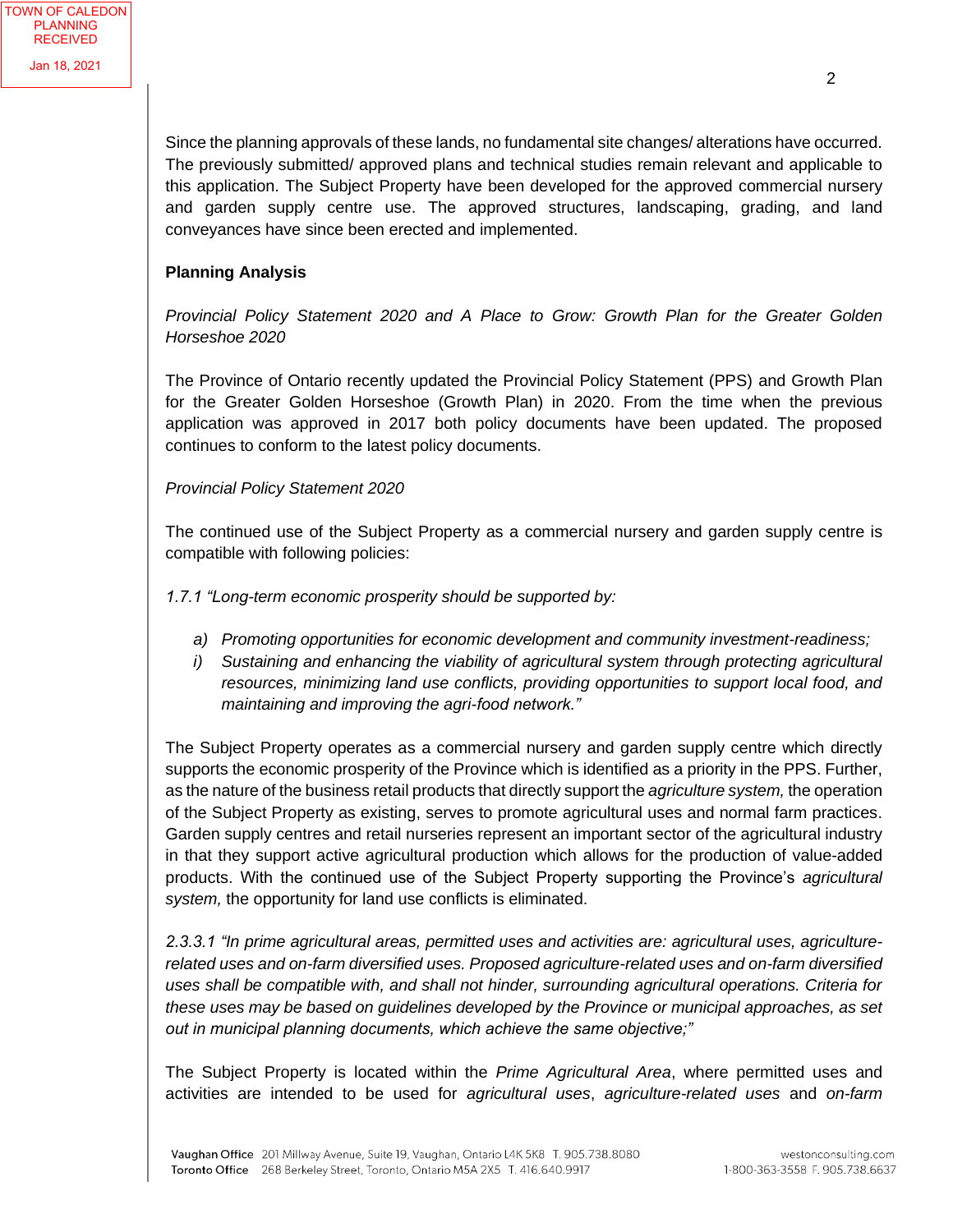*diversified* uses. Commercial nurseries and garden supply centres are classified as *agricultural uses* and permitted on the Subject Property. Additionally, the continued use of the commercial nursery and associated garden supply centre does not hinder surrounding agricultural operations. The proposed continual use of the Subject Property as a commercial nursery and garden supply centre maintains compatibility with surrounding agricultural uses as well as supports the surrounding agricultural industry.

### *A Place to Grow: Growth Plan for the Greater Golden Horseshoe 2020*

The Growth Plan (2020) provides a vision of Ontario's growth for building stronger, more prosperous communities in the Greater Golden Horseshow to the year 2051. The Growth Plan forecasts that the Greater Golden Horseshoe area will increase a minimum of 14.8 million people and 7.0 million jobs by 2051. The proposed use, as a commercial nursery and garden supply centre, is considered to be an agricultural use in that the horticultural function of the nursery is the primary use on the property. The retail component is considered to be an Agricultural related use in that the retail component allows for the sale of nursery crops produced on the subject lands. The retail component is also supportive of the surrounding agricultural uses in that it allows for an outlet for the sale of locally produced agricultural products. As such, the continual use of the Subject Property to operate as a business keeps with the general intent of the Growth Plan.

#### *Region of Peel Official Plan*

The Subject Property is located in the *Prime Agricultural Area* and designated *Rural System* on Schedule 'D' – Regional Structure in the Region of Peel Official Plan. Key policies within the Region of Peel Official Plan include the protection of the prime agricultural area for agricultural land uses. Agricultural-related uses include farm related commercial and industrial uses that are small scale and directly related to the farm operation. The proposed continual use for the approved commercial nursery and garden supply centre use, including the approved and proposed structures/ landscaping works is a permitted use, and in conformity with the Region of Peel Official Plan.

### *Town of Caledon Official Plan*

The Subject Property is designated as *Prime Agricultural Area* and *Environmental Policy Area* within *Schedule 'A' - Town of Caledon Land Use Plan*, of the Town of Caledon Official Plan. Uses permitted in the *Prime Agricultural Area* include agricultural uses, agriculture-related commercial and agriculture-related industrial uses in a single detached dwelling. The requirements of Section 6.2.13.2 must be met in order to permit the temporary use of a garden centre. Below is an analysis in how this proposal conforms to the policies contained herein:

*6.2.13.2 "Prior to the passing of a Temporary Use By-law, Council shall be satisfied that the proposed temporary use meets the following conditions":*

*a) That it is compatible with neighbouring land use activities;*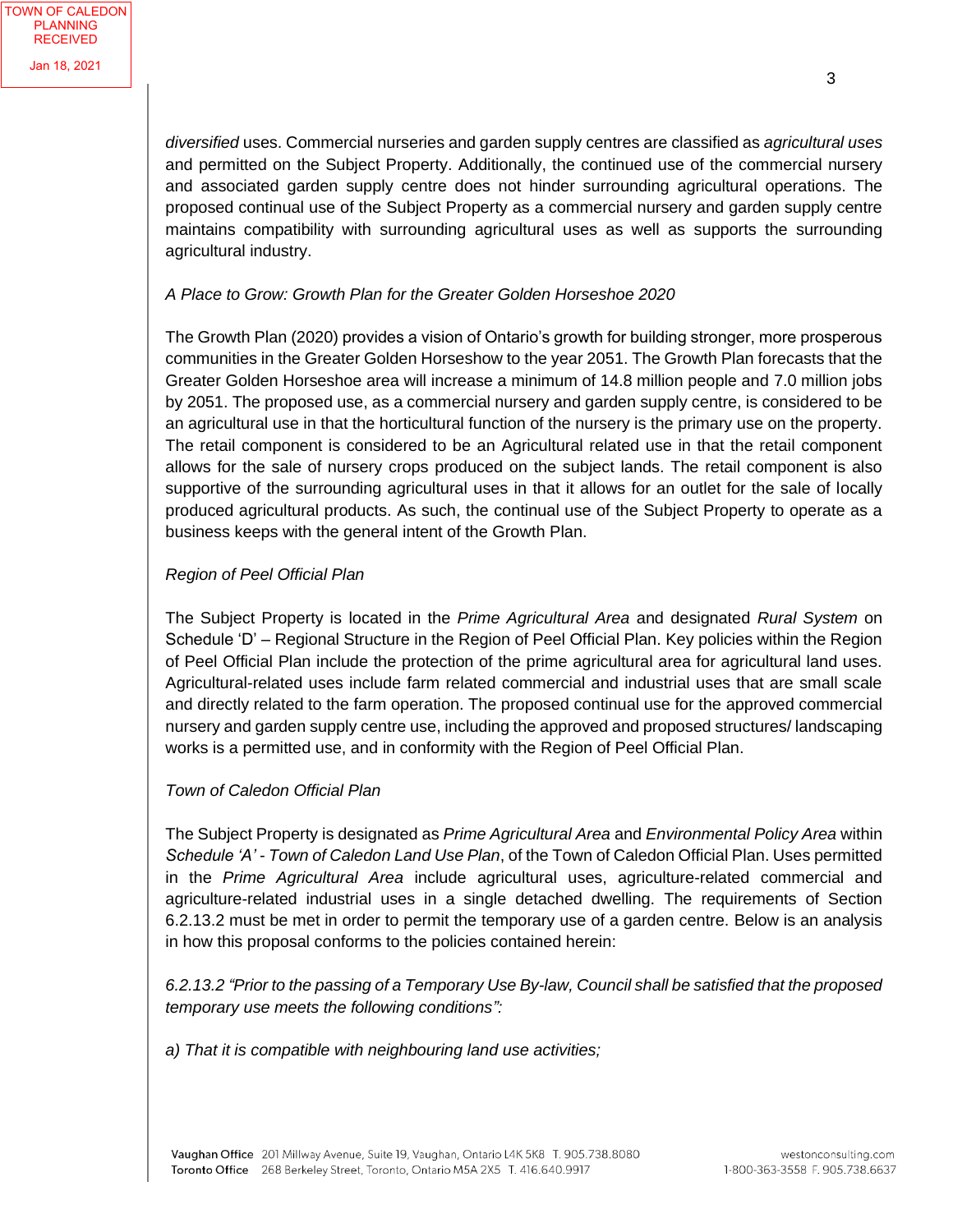The current use of growing and selling horticultural products on site is compatible with the surrounding land uses, which are used for farming and agricultural purposes. Many properties in the immediate area presently farm for cash crop operations, the contemplated use is mindful of the neighbouring land use, while representing compatible land use.

## *b) "That adequate parking can be provided";*

Upon a review of the parking requirements in Zoning By-law 2006-50, the parking on-site complies with the Zoning By-law 2006-50. The previously approved parking supply associated with original Temporary Zoning By-law Amendment remains unchanged. No changes to previous site parking arrangements are contemplated within this proposal.

### *c) "That an adverse impact on traffic will not be created";*

A Traffic Impact Study was previously prepared in 2012 by Croziers and Associates which supported the original Temporary Use By-law application. It was determined that uses and functions intended for this site were supportable and feasible from a traffic perspective. Since the Site Plan approval in 2018, the previously required road widenings along Mayfield Road have since been conveyed and brought into the Region's ownership.

### *d) That the construction of a permanent building or structure is not encouraged;*

The applicant previously erected a sales trailer, which was not a permanent building. The owner intends to remove the erected sales trailer upon the expiry of a new temporary use by-law ending in 2023.

### *e) That the use cannot become permanent and difficult to terminate;*

Similar to the above response, the applicant previously erected a temporary sales trailer, which is not a permanent building and intends to remove the building once the use permission end upon an additional three years.

### *f) That adverse environmental impacts will be avoided, minimized or mitigated;*

The applicant previously rezoned portions of the Subject Property located within the Regional Flood limit to Environmental Policy Area 1 (EPA1) Zone. The 10 metre buffer from said Regional Flood limit has been rezoned from the Agricultural (A1) Zone to Environmental Policy Area 2 (EPA2) Zone to limit uses and development within that area. In 2017, Town Planning Staff confirmed that the Temporary Use By-law is in conformity with Regional and Town policy. To date nothing in part of this application is subject to change.

The planned continued use of the property is in conformity with Regional and Town Official Plan policies. The included planning analysis illustrates conformity with Regional and Local land use policy. We are of the opinion that the continued uses of a commercial nursery and garden supply centre remain an appropriate use of land, while representing good planning.